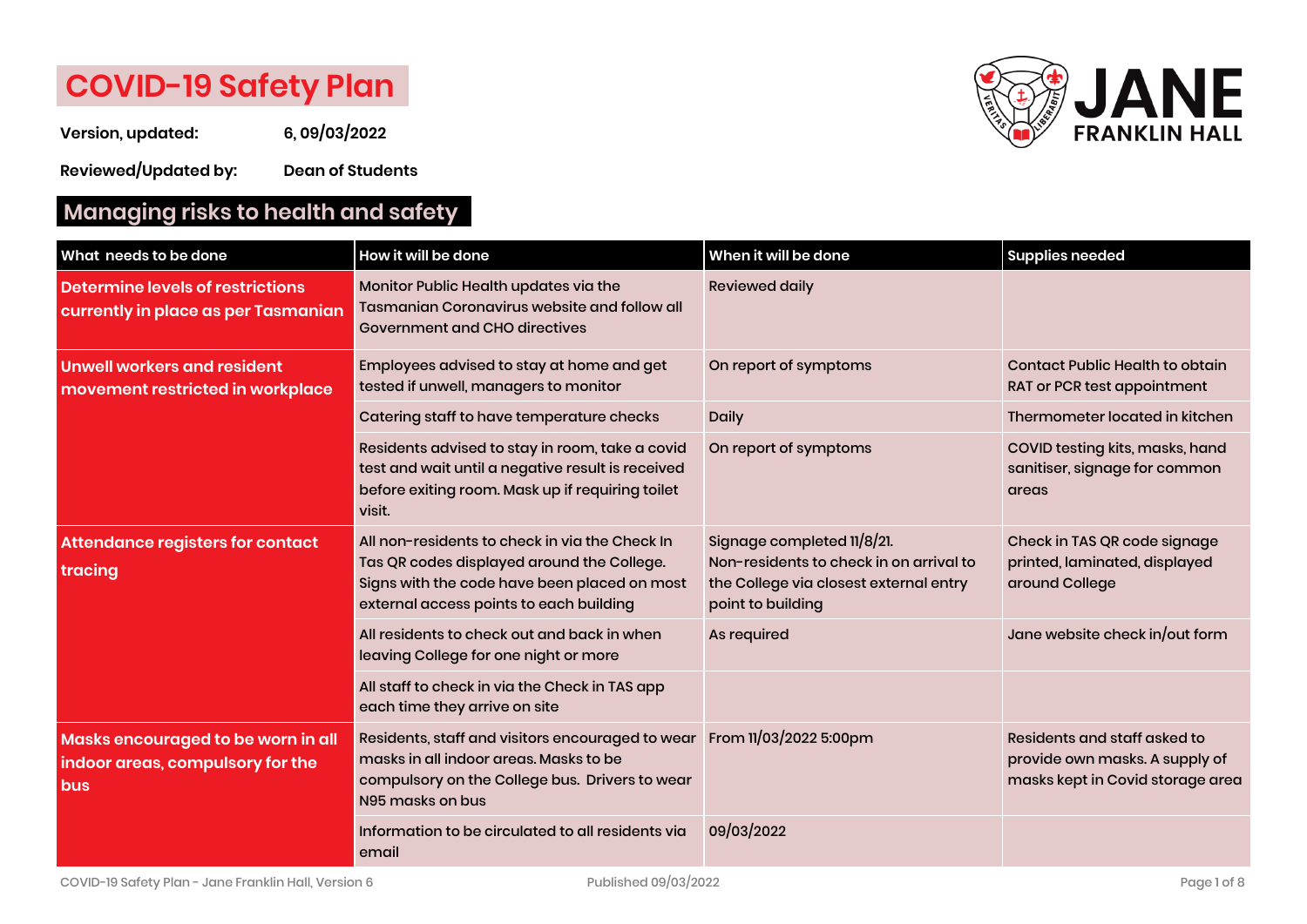

## **Managing risks to health and safety (cont)**

| What needs to be done                                | How it will be done                                                                                                                                                                                                                              | When it will be done                                      | <b>Supplies needed</b>                                                                                                           |
|------------------------------------------------------|--------------------------------------------------------------------------------------------------------------------------------------------------------------------------------------------------------------------------------------------------|-----------------------------------------------------------|----------------------------------------------------------------------------------------------------------------------------------|
| Ventilation controls implemented in<br>the workplace | Further capacity limitations applied for rooms<br>with poor ventilation                                                                                                                                                                          | In practice                                               |                                                                                                                                  |
|                                                      | Doors and windows left open where possible to<br>maximise air movement                                                                                                                                                                           | In practice                                               |                                                                                                                                  |
|                                                      | Residents encouraged to regularly ventilate<br>their rooms by opening windows daily                                                                                                                                                              | In practice                                               | Provide information and<br>instruction on good ventilation<br>practices                                                          |
| <b>Mandating vaccinations</b>                        | Vaccinations mandated for all staff. Managing<br>the risk of COVID in the College, maintaining a<br>duty of care to residents and staff, and<br>supporting the community were all identified as<br>key factors to support mandatory vaccination. | Mandate confirmed with staff on<br>December 2021          |                                                                                                                                  |
|                                                      | Vaccinations mandated for all residents to<br>further support factors outlined above.                                                                                                                                                            | Mandate confirmed with residents<br>December 2021         |                                                                                                                                  |
|                                                      | Visitors (including contractors, families, friends<br>and deliveries) requested to be vaccinated if<br>visiting College grounds                                                                                                                  | From 15/12/2021                                           | Signage put up on doors to<br>buildings and main entry points.<br>Communications to be sent to all<br>suppliers and contractors. |
|                                                      | All residents and staff encouraged to get their<br>booster when eligible                                                                                                                                                                         | February 2022                                             |                                                                                                                                  |
|                                                      | Vaccination register of contractors and<br>suppliers kept at Reception                                                                                                                                                                           | Register started 3/12/2021; updated<br>regularly by Laura | Excel register kept in Reception                                                                                                 |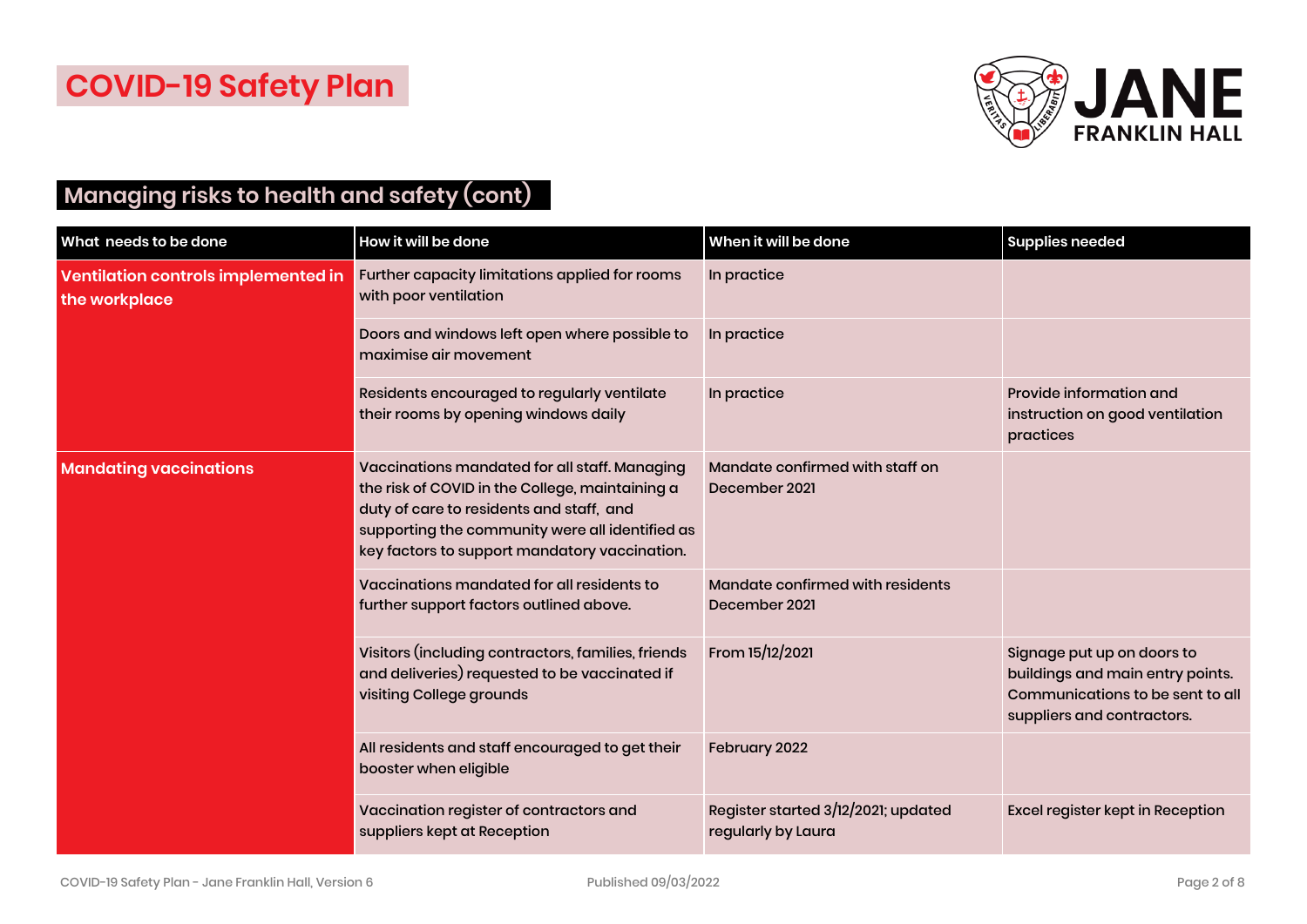

# **Cleaning and Hygiene**

| What needs to be done                                                       | How it will be done                                                                                                                                          | When it will be done                                                                           | <b>Supplies needed</b>                                                                                  |
|-----------------------------------------------------------------------------|--------------------------------------------------------------------------------------------------------------------------------------------------------------|------------------------------------------------------------------------------------------------|---------------------------------------------------------------------------------------------------------|
| <b>Establish and maintain a regular</b><br>cleaning schedule of the College | Maintenance to oversee cleaning of College<br>buildings/shared spaces and offices and<br>maintain roster                                                     | Daily (morning)                                                                                | <b>Cleaning products, cleaning</b><br>equipment and PPE Disinfectant<br>wipes, hand sanitiser           |
|                                                                             | Catering to oversee cleaning of Kitchen and<br>Dining Hall, daily roster in place                                                                            | Three times daily                                                                              | <b>Cleaning products and PPE for</b><br>cleaning staff                                                  |
|                                                                             | Bus to be regularly wiped down                                                                                                                               | Regularly throughout day when in use                                                           |                                                                                                         |
|                                                                             | Residents reminded to be vigilant of keeping<br>their rooms clean                                                                                            | <b>Weekly via PlainSheet</b>                                                                   |                                                                                                         |
| <b>Workers to clean personal work</b><br><b>stations</b>                    | Instruct workers with desks and personal<br>workspaces to wipe down surfaces and<br>personal devices such as keyboards, phones,<br>mouse, etc                | On arrival and departure from College                                                          | <b>Disinfectant wipes</b>                                                                               |
| <b>Encourage good hygiene and</b><br>handwashing practices in<br>workplace  | Supply hand sanitiser and wipes throughout<br>College common areas, bathrooms, entry/exit<br>points, work spaces. Ensure bathrooms well<br>stocked with soap | Currently all measures are in place.<br>Stocks are checked daily then<br>replenished as needed | Hand sanitiser, soap, paper towel,<br>disinfectant wipes, signage                                       |
|                                                                             | Information on good handwashing practices<br>displayed in bathrooms, display appropriate<br>signage around College on good hygiene<br>practice               | Signage updated December 2021                                                                  | Resources obtained from https://<br>www.coronavirus.tas.gov.au/<br>resources and Safe Work<br>Australia |
| In the event of an exposure, cleaning<br>protocols to be heightened         | In addition to the above controls, the practice of<br>donning and doffing to be implemented to help<br>minimise the spread of the virus                      | During an outbreak                                                                             | Disposable protective hazmat<br>suits, masks, face shields, gloves,<br>disposable bags                  |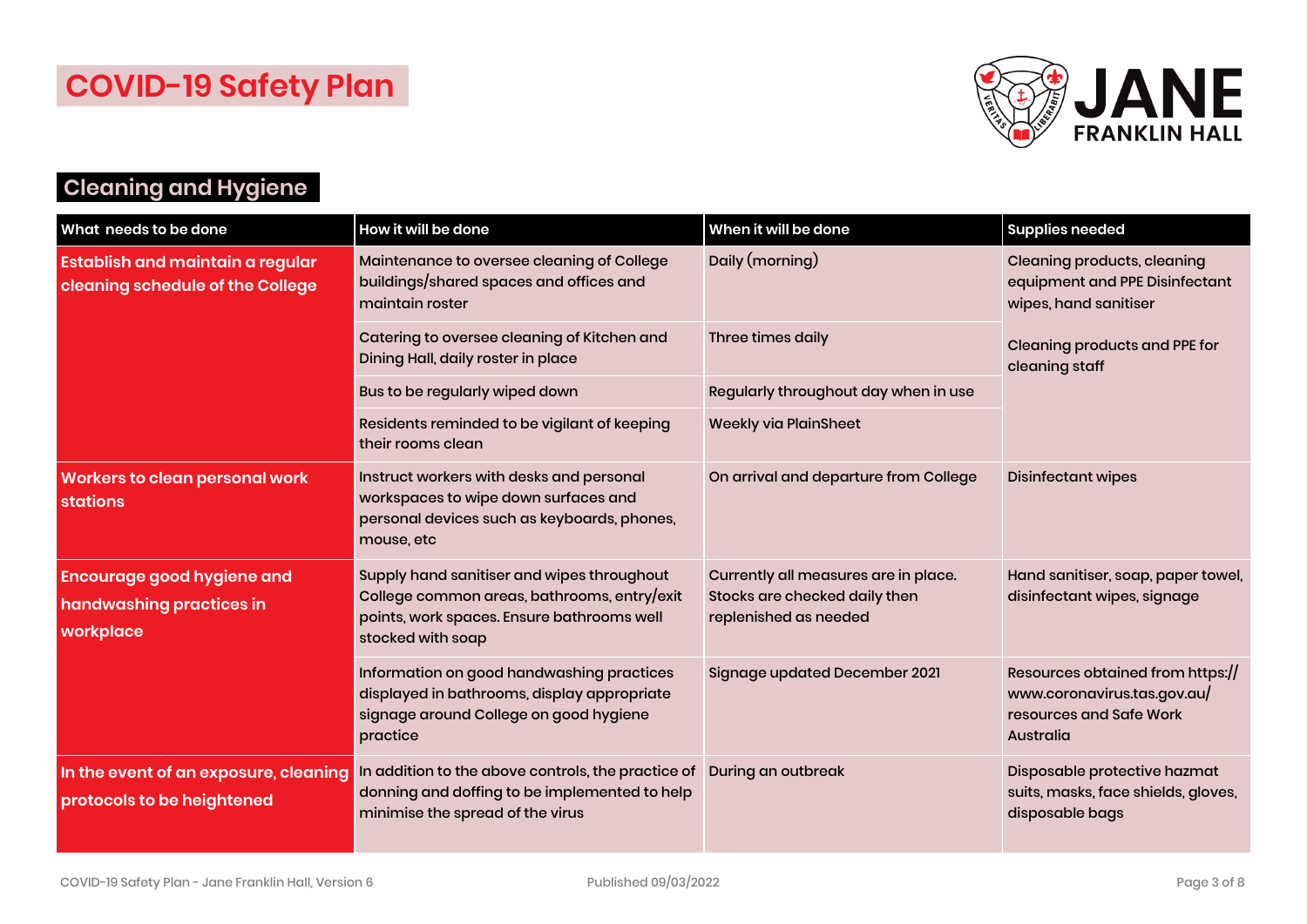

#### **Restrictions on Entry to the Workplace**

| What needs to be done                                                                           | How it will be done                                                                                                                                                                                                                          | When it will be done                                                                                   | <b>Supplies needed</b> |
|-------------------------------------------------------------------------------------------------|----------------------------------------------------------------------------------------------------------------------------------------------------------------------------------------------------------------------------------------------|--------------------------------------------------------------------------------------------------------|------------------------|
| <b>Unwell workers and resident</b><br>movement restricted in workplace                          | As per Managing Risks to Health and Safety section                                                                                                                                                                                           |                                                                                                        |                        |
| <b>External visitors/contractors</b><br>attendance kept                                         | As per Managing Risks to Health and Safety section                                                                                                                                                                                           |                                                                                                        |                        |
| <b>Employees/residents subject to</b><br>isolation orders must not enter<br>workplace           | Any employees subject to an isolation order<br>from the Government will be instructed to isolate<br>at home until Public Health orders end                                                                                                   | As they occur                                                                                          |                        |
|                                                                                                 | Any residents currently at College, subject to an<br>isolation order from the Government, will be<br>instructed to isolate in their rooms until a<br>negative RAT result, or as per PH advice                                                | As they occur                                                                                          |                        |
|                                                                                                 | Any residents not currently at College, subject to<br>an isolation order from the Government, will be<br>instructed to isolate in a suitable premises until<br><b>Public Health orders end</b>                                               | As they occur                                                                                          |                        |
| <b>Plan established to manage</b><br>workplace when staff are required<br>to quarantine/isolate | Catering staff to work in teams that can be<br>switched if a case occurs in a staff member. All<br>other staff are able to socially distance.<br>Administration staff can work from home if<br>required. All plans contained in CBF document | Plan established in 2020; revised version<br>created August 2021. To be used in case<br>of an outbreak |                        |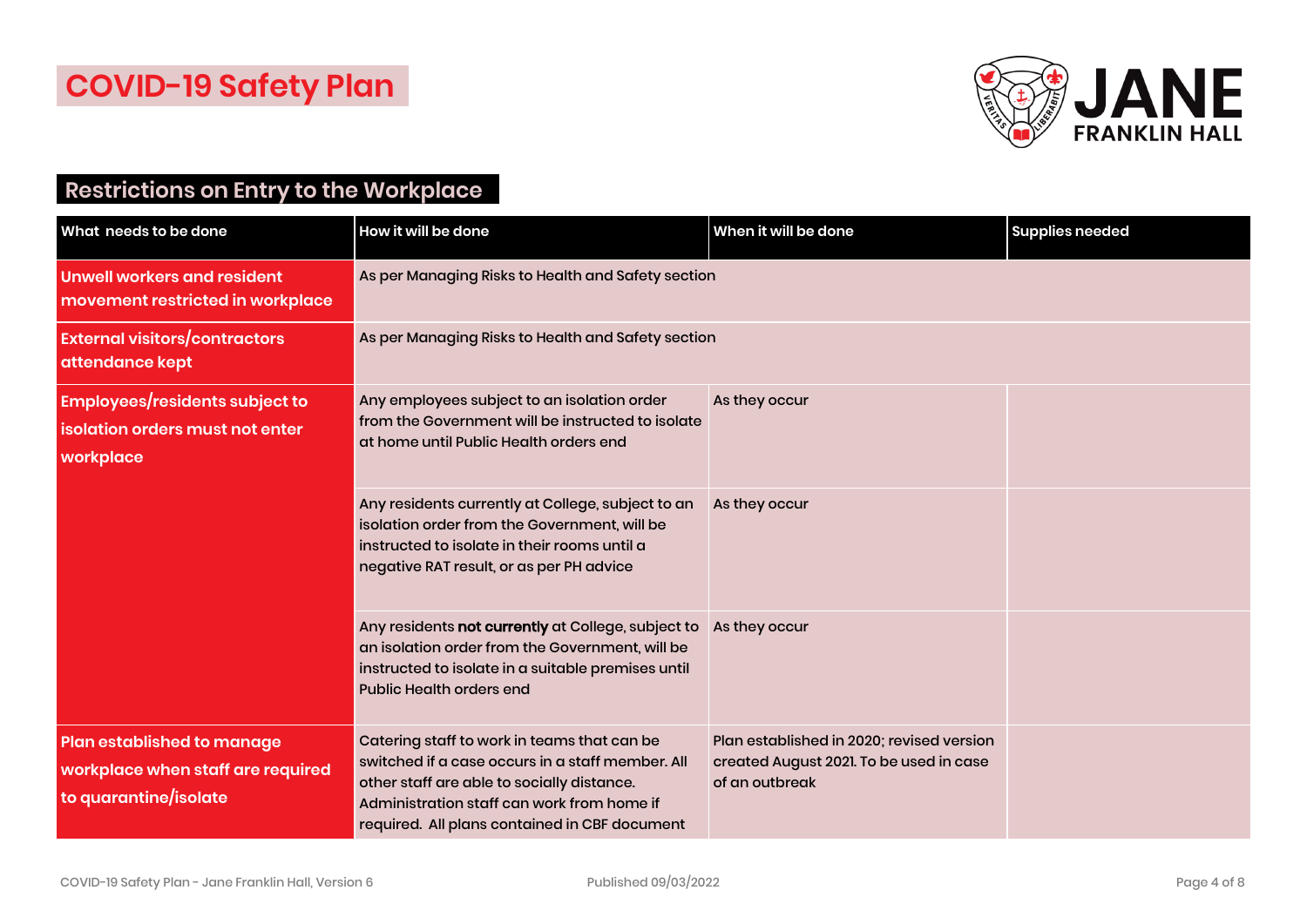

# **Physical Distancing at the Workplace**

| What needs to be done                                                                  | How it will be done                                                                                                                                                                                                | When it will be done                                  | <b>Supplies needed</b>                  |
|----------------------------------------------------------------------------------------|--------------------------------------------------------------------------------------------------------------------------------------------------------------------------------------------------------------------|-------------------------------------------------------|-----------------------------------------|
| Workers must maintain a minimum<br>distance of 1.5 metres with others<br>while working | Admin staff have their own offices and can work<br>from home if required. Catering and<br>maintenance staff work in small teams and are<br>able to maintain social distancing                                      | On demand subject to any positive<br>cases            | Roster for catering staff to be<br>kept |
|                                                                                        | When required, catering staff can be completely<br>separated from residents by shutting off access<br>to the Kitchen from the Dining Hall and staff do<br>not enter the Dining Hall while residents are<br>present | On demand subject to current<br>restrictions in place | Doors locked                            |
|                                                                                        | Tables in Dining Hall set up to form large, spaced<br>seating to conform with social distancing<br>requirements                                                                                                    | On demand                                             | Chairs to be removed                    |
|                                                                                        | Glass barrier is installed at the front office to<br>maintain social distancing with residents and<br>visitors                                                                                                     | In practice                                           | <b>Glass sliding barrier installed</b>  |
|                                                                                        | Outdoor seating increased to encourage<br>gathering outside                                                                                                                                                        | New tables and chairs purchased<br>January 2022       | Tables, chairs, umbrellas               |
|                                                                                        | Meetings held digitally subject to current<br>restrictions                                                                                                                                                         | On demand                                             | Computers with a webcam                 |
| <b>Current density requirements</b><br>adhered to in all College spaces                | Signage displayed with capacities on entry to all<br>relevant shared spaces                                                                                                                                        | In practice; reviewed and updated<br>December 2021    | Laminated signs                         |
| <b>Deliveries to be contactless where</b><br>possible                                  | All deliveries via couriers and delivery personnel<br>to be dropped without contact at the office,<br>kitchen or maintenance                                                                                       | In practice                                           |                                         |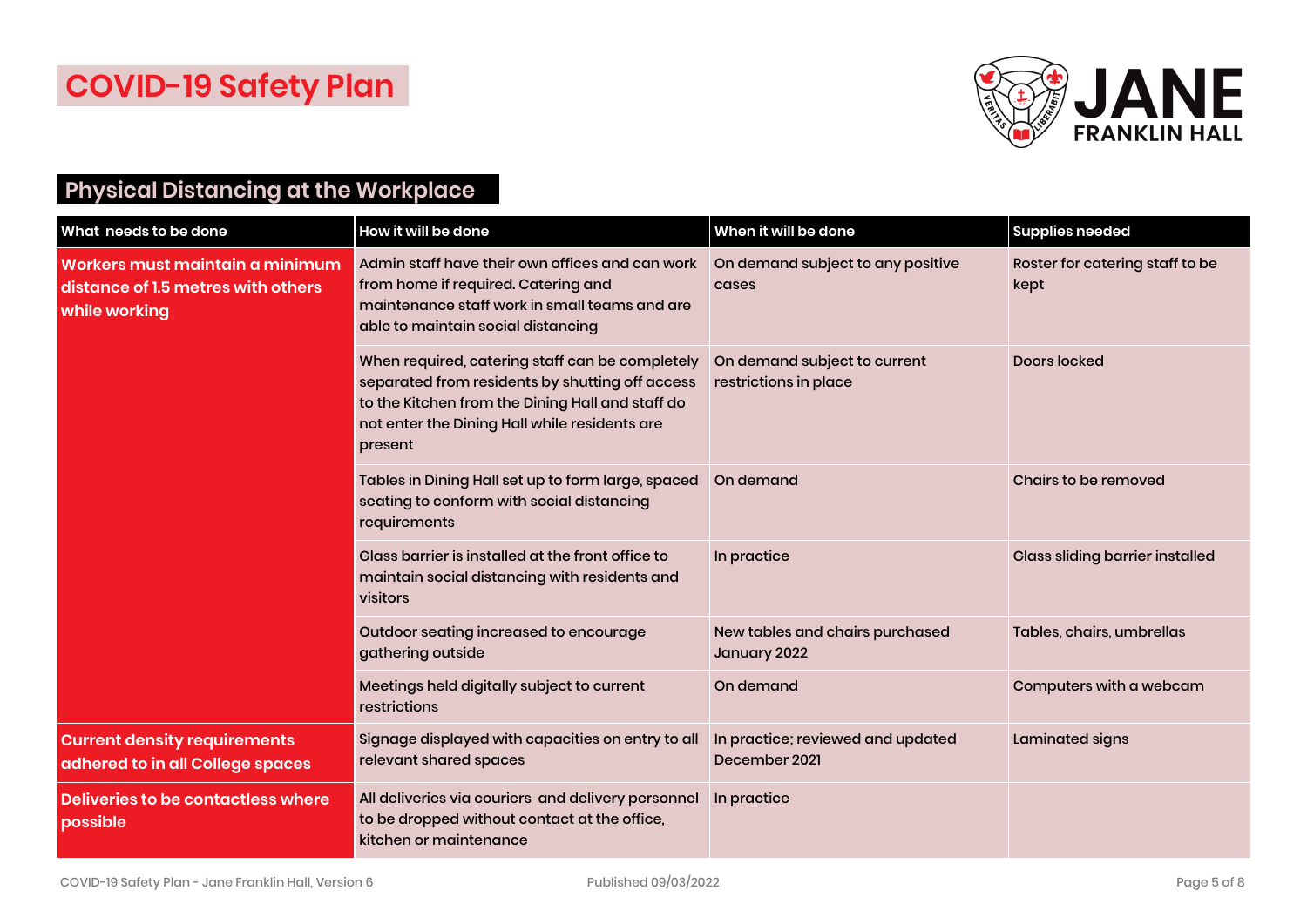

## **Provision of information, training and instruction to workers**

| What needs to be done                                                                                                                       | How it will be done                                                                                                                                                                                                            | When it will be done  | <b>Supplies needed</b>                                                                   |
|---------------------------------------------------------------------------------------------------------------------------------------------|--------------------------------------------------------------------------------------------------------------------------------------------------------------------------------------------------------------------------------|-----------------------|------------------------------------------------------------------------------------------|
| Information, training and instruction<br>provided to employees in relation to<br>risks of COVID and relevant control<br>measures in place   | Staff updated regularly via line managers on the<br>latest College COVID protocols and procedures                                                                                                                              | As required           | WorkSafe Tasmania resources<br><b>Tasmanian Government</b><br><b>Coronavirus website</b> |
|                                                                                                                                             | Staff updated with the latest protocols and<br>procedures via regular All Staff meetings                                                                                                                                       | As required           |                                                                                          |
| <b>Information and instruction</b><br>provided to supervisors in relation<br>to the implementation of COVID-19<br>controls in the workplace | <b>Emergency Management Committee meetings</b><br>held on demand to review latest PH and<br>Government directives; manage the College's<br>protocols and procedures for its response to<br><b>COVID</b>                        | As required           |                                                                                          |
|                                                                                                                                             | Managers updated on changes or updates to<br>protocols and procedures made by the EMC or<br>as necessary via weekly Management Meetings.<br>Managers are asked for feedback and input as<br>the plan is required to be updated | As scheduled (weekly) |                                                                                          |
|                                                                                                                                             | Relevant COVID updates discussed at WHS<br>meetings including risks, protocols and<br>procedures                                                                                                                               | As required           |                                                                                          |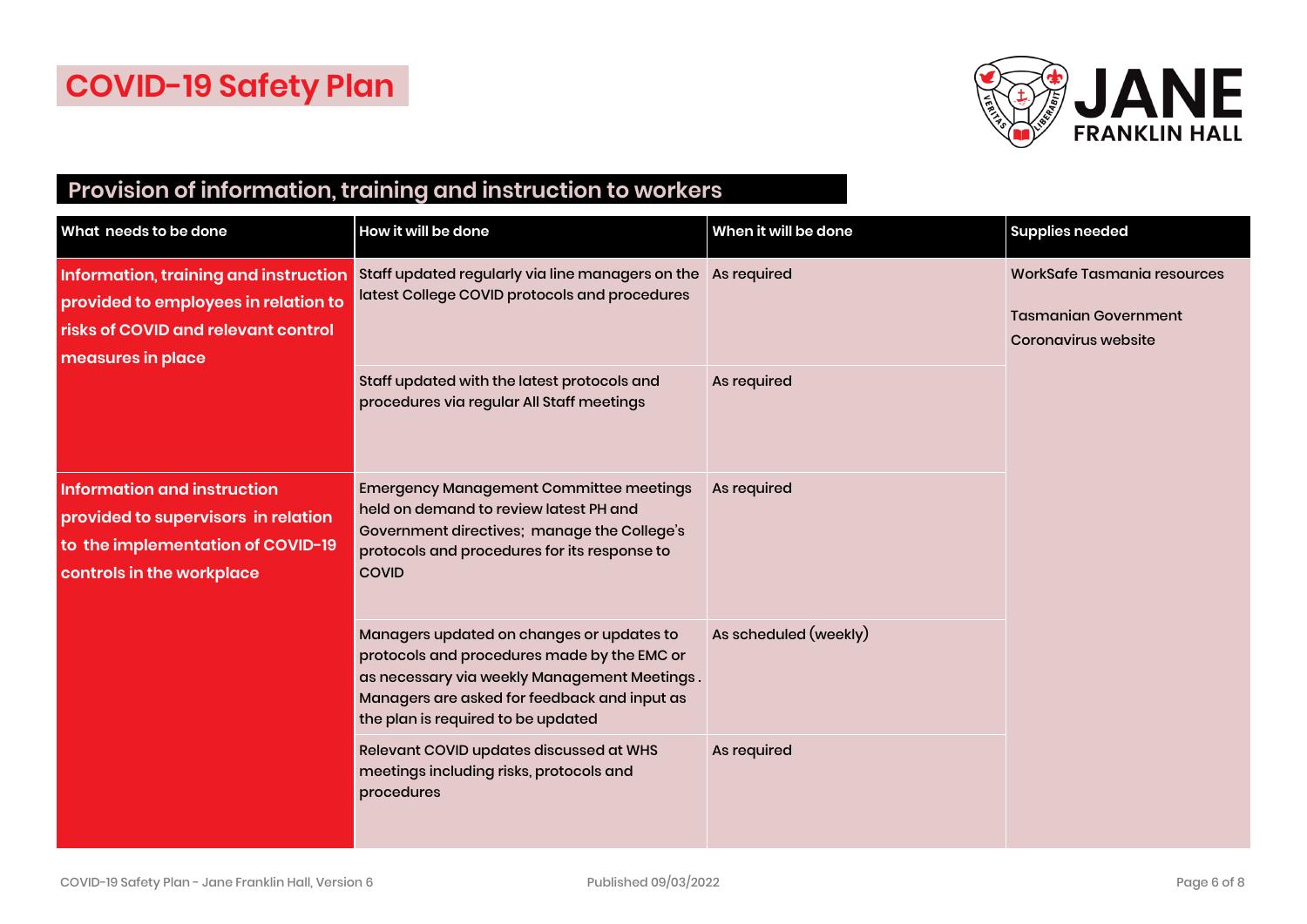

#### **Case and Outbreak Management**

| What needs to be done                                                                                                                          | How it will be done                                                                                                                                                                                                                                                                        | When it will be done                                                  | <b>Supplies needed</b>                                                                   |
|------------------------------------------------------------------------------------------------------------------------------------------------|--------------------------------------------------------------------------------------------------------------------------------------------------------------------------------------------------------------------------------------------------------------------------------------------|-----------------------------------------------------------------------|------------------------------------------------------------------------------------------|
| <b>Prepare an Outbreak Management</b><br><b>Plan outlining business operations in</b><br>the event of a case in the College                    | Plan to be developed as per WorkSafe Tasmania<br>guidelines, in conjunction with the College<br><b>Critical Business Function document</b>                                                                                                                                                 | Updated plan completed December 2021<br>Reviewed and updated 1/3/2022 | <b>WorkSafe Tasmania resources</b><br><b>Tasmanian Government</b><br>Coronavirus website |
| <b>College Critical Business Function</b><br>document to be reviewed and<br>updated to reflect "living in a COVID-<br>19 vaccinated community" | EMC to review and update the to reflect the<br>Tasmanian Government's transition from zero<br>cases to living in a COVID-19 vaccinated<br>community                                                                                                                                        | Completed 15 December 2021                                            |                                                                                          |
| Testing when resident/staff<br>becomes symptomatic                                                                                             | Staff with symptoms to stay home until they<br>have tested and received a negative COVID<br>result                                                                                                                                                                                         | Upon becoming symptomatic                                             | <b>RAT</b>                                                                               |
|                                                                                                                                                | Residents with symptoms to isolate in room until<br>they have tested and received a negative COVID<br>result                                                                                                                                                                               | Upon becoming symptomatic                                             | <b>RAT</b>                                                                               |
| <b>Tracing of suspected close contacts</b>                                                                                                     | The College will obtain a list of possible close<br>contacts in the event of a case and share with<br>Public Health if requested                                                                                                                                                           | Within first 24 hours of case being<br>reported to Management         | List of names as supplied by case                                                        |
| <b>Isolation of resident/staff during</b><br>testing phase                                                                                     | Staff in home isolation: the CBF will be reviewed<br>for that particular department with appropriate<br>relief measures made where necessary. Where<br>the staff member is well enough and able to<br>work from home, communication will continue<br>via phone, email and digital meetings | As required                                                           |                                                                                          |
|                                                                                                                                                | Residents to isolate in room until they have<br>tested and received a negative COVID result                                                                                                                                                                                                | As required                                                           |                                                                                          |